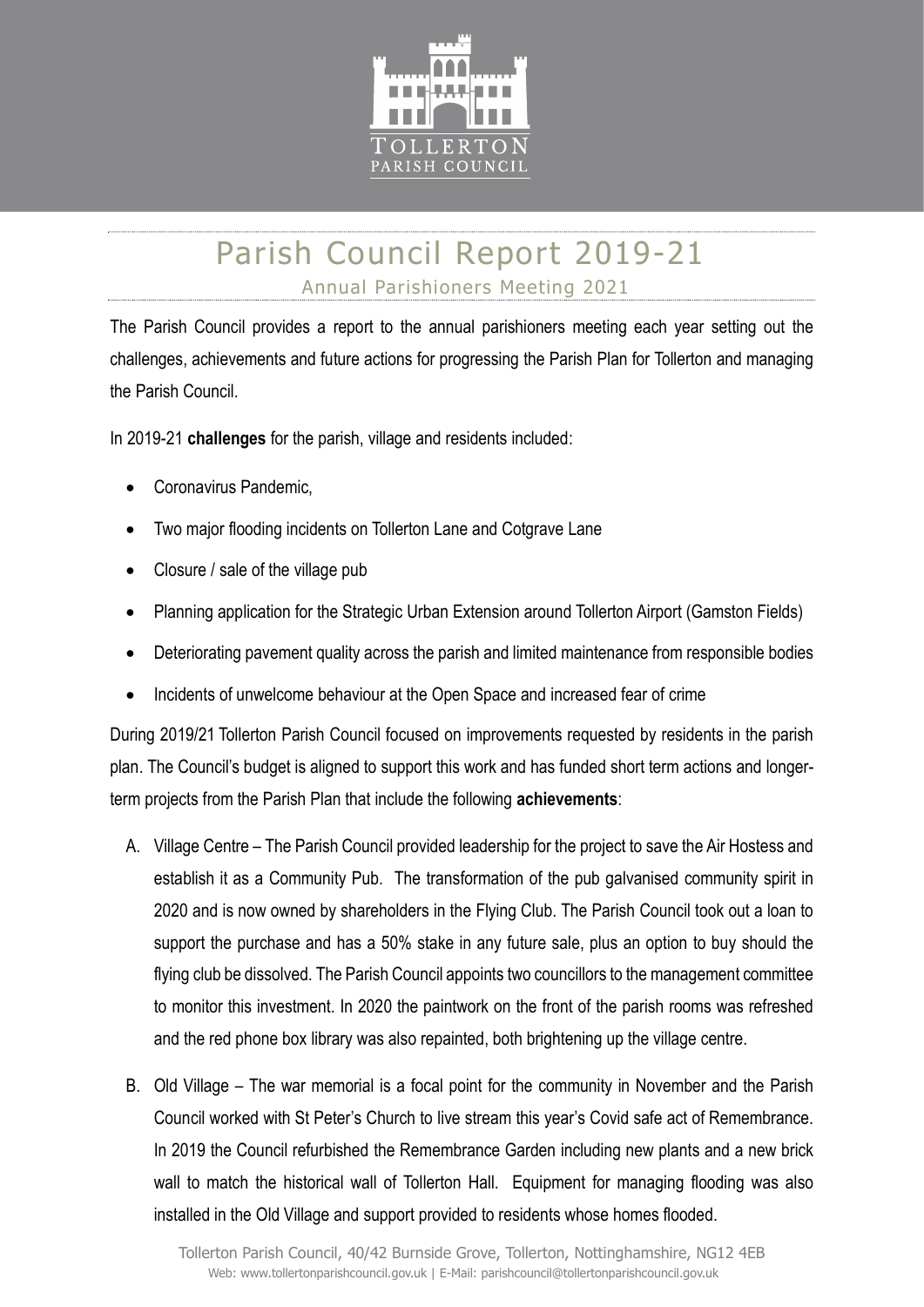- C. Open Space Getting outdoors has never seemed more important and the Open Space now provides more for all ages. The Parish Council secured funding from WREN to install a bespoke piece of adventure play equipment from Proludic which is the largest in the UK. Also installed was the first interactive play equipment in Rushcliffe with games chosen by the Tollerton School Council. With support from the Local Improvement Scheme the Parish Council installed an outdoor gym and more recently the Mobilus 'spinning/bouncing seesaw' has been replaced. Older play equipment has been repaired, the lights on the games area have been refurbished and a tennis net provided for summer use. Entrance gates have been replaced with wooden gates more in keeping with the Open Space's rural setting and the access track potholes have been filled in by volunteers.
- D. Village boundaries / Airport First impressions count and the Parish Council has planted 100s of daffodils around the village, refurbished and replanted the planters at all village gateways. The Council held several initial discussions with the developer of 'Gamston Fields' and put forward proposals for footpaths, cycle routes, traffic calming & road safety and the enhanced green buffer. Working with TABU an initial response was provided to the planning consultation for an outline application for the site.

In addition, the Parish Council has:

- Co-ordinated volunteers to help residents shielding or self isolating from coronavirus. Thank you to all the residents who helped fetch food, medicines and met the needs of the most vulnerable members of our community and to everyone at Tollerton Post Office for the lifeline they provided.
- Supported covid recovery and Tollerton local businesses through social media, introduced the first pop up shops outside the parish rooms and provided opportunities to six different talented artists to show case their work at the Parish Rooms.
- Conducted detailed Neighbourhood Plan Consultation across the Parish, delivered to all residential property across the parish, advertised online and on social media, notice boards and local press on the emerging policies of a neighbourhood plan for Tollerton. 98 responses were received with 10 completed young people's surveys plus a virtual consultation session with Years 5 & 6. 26 people also filled in the pandemic questionnaire. Some general comments included:
	- Strong like of the village's character and keen for it to be protected
	- Some felt the document was a bit vaque
	- Multiple references to the strong community spirit
	- Concern about the impact of Gamston Field on the village
	- Lots of good ideas about how to use buildings and spaces around the parish and village centre - particularly the Methodist Church
	- Concerns regarding various issues relating to traffic and parking